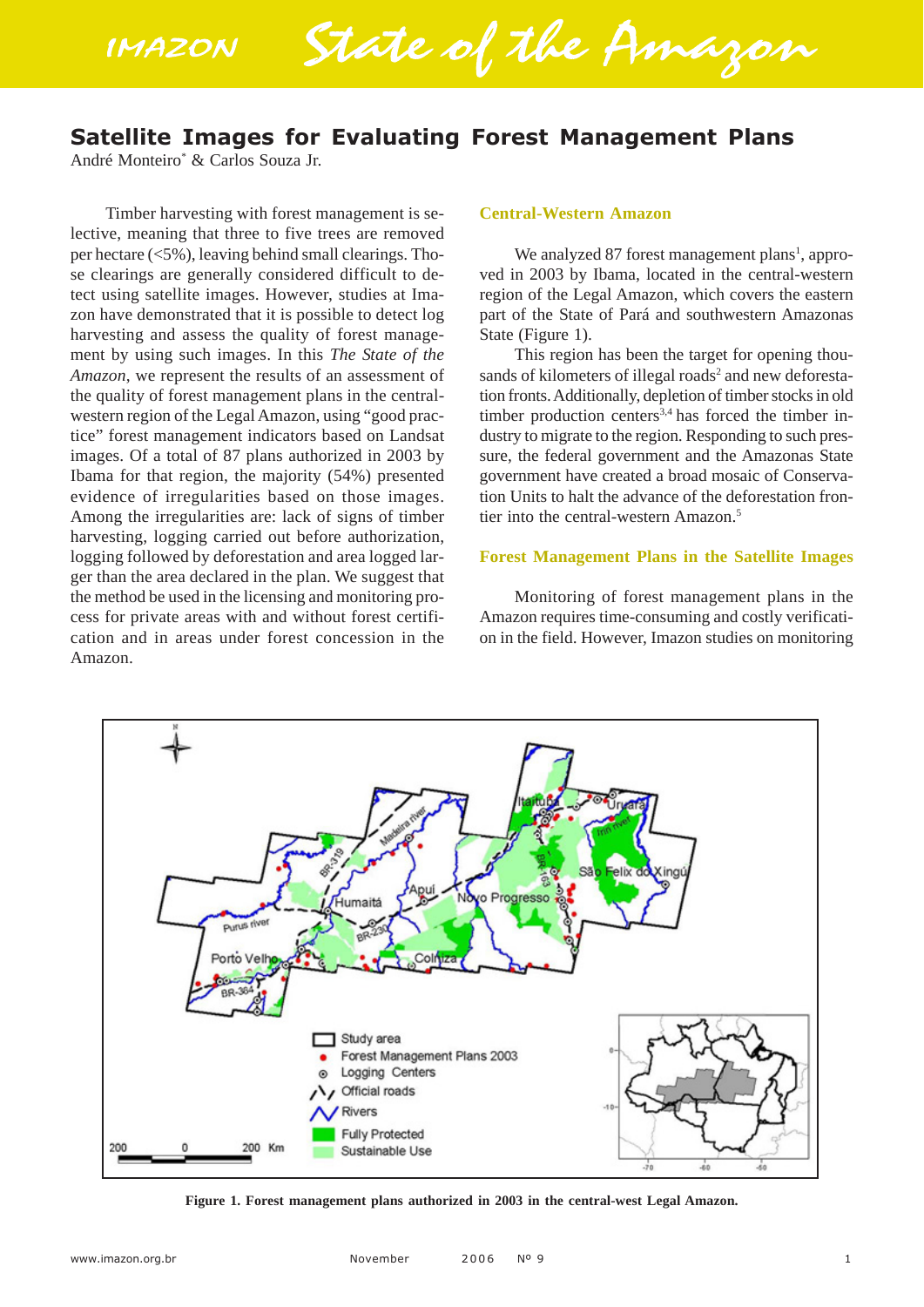State of the Amazon

logging with satellite images have demonstrated that it is possible to evaluate the quality of management plans using such images.<sup>6,7</sup> Furthermore, it is possible to assess whether the plans have or have not been carried out, if logging has occurred before authorization and if the management plan area has been deforested after logging.<sup>8</sup>

## **Situation of the Forest Management Plans**

Of the 87 management plans evaluated, 43 (49%) presented visible scars<sup>9</sup> from log harvesting in the images. Of these, 10% were logged before receiving authorization and 3% were deforested after logging. The remainder (51%) did not present visible scars in the images (Figure 2).

Among the plans that were visible in the image, almost all  $(93%)$ , according to Ibama data<sup>1</sup>, were apt or

apt with restrictions<sup>10,11</sup> for timber harvesting (Table 1). Non-apt or suspended plans totaled 7% of the plans carried out. Carrying out a plan that has not received authorization for logging constitutes an infraction and serves as an alert for an on-site inspection.

On the other hand, of the 44 management plans that were not visible in the images, the great majority (80%) were apt or apt with restrictions for logging. The remaining plans, not detected in the images (20%), were not apt, were cancelled or were suspended<sup>11</sup> (Table 1). Absence of logging scars in the image of the management plan harvest area may be considered an alert, which requires on-site verification of the situation. This type of problem may be associated with three factors: (i) geographic localization errors in the management plan; (ii) management plan not carried out in the field in the authorized area<sup>12</sup>; and (iii) unauthorized timber harvesting in other areas.<sup>13</sup>



**Figure 2. Situation of the forest management plans in satellite images.**

**Table 1. Legal situation of the visible and non-visible forest management plans in the satellite images.**

| <b>Plan Non-Visible</b> |                         |         |  |  |  |
|-------------------------|-------------------------|---------|--|--|--|
| Apt                     | 31                      | 71%     |  |  |  |
| Apt with restrictions   | $\overline{\mathbf{4}}$ | 9%      |  |  |  |
| Not $apt + Suspended$   | 8                       | 18%     |  |  |  |
| Cancelled               | 1                       | 2%      |  |  |  |
| Total                   | 44                      | $100\%$ |  |  |  |
| <b>Plan Visible</b>     |                         |         |  |  |  |
| Apt                     | 39                      | 91%     |  |  |  |
| Apt with restrictions   | $\mathbf{1}$            | 2%      |  |  |  |
| Not apt + Suspended     | 3                       | $7\%$   |  |  |  |
| Total                   | 43                      | 100%    |  |  |  |

In considering all of the problems with the management plans (apt plans without signs of logging, logging before authorization and deforestation after logging), we concluded that 54% of the management plans in this study presented some type of irregularity (Figure 2).

# **Quality of the Forest Management Plans**

We compared the 43 management plans detected in the

satellite images with 4 management plans examined in the field in the regions of Paragominas, in Pará, and Sinop, in Mato Grosso – where the tests and validation were conducted (Table 2)<sup>7</sup>. The management plans were assessed with indicators that can be measured in the satellite images and analyzed regarding the quality of forest management.

The management plans analyzed present indicators<sup>14</sup> (density of log decks and roads, distance between secondary roads and between log decks) similar to those obtained for predatory logging in Sinop (Table 2). Therefore, we may infer that construction of the log decks and roads in the management plans analyzed may have been poorly planned. Field inspections may be made to verify those indications. The form of the harvested area and the spatial distribution of the log decks and roads were classified as systematic and non-systematic<sup>15</sup> (Figure 3). The majority  $(79%)$  of the management plans presented a systematic form for the logged area,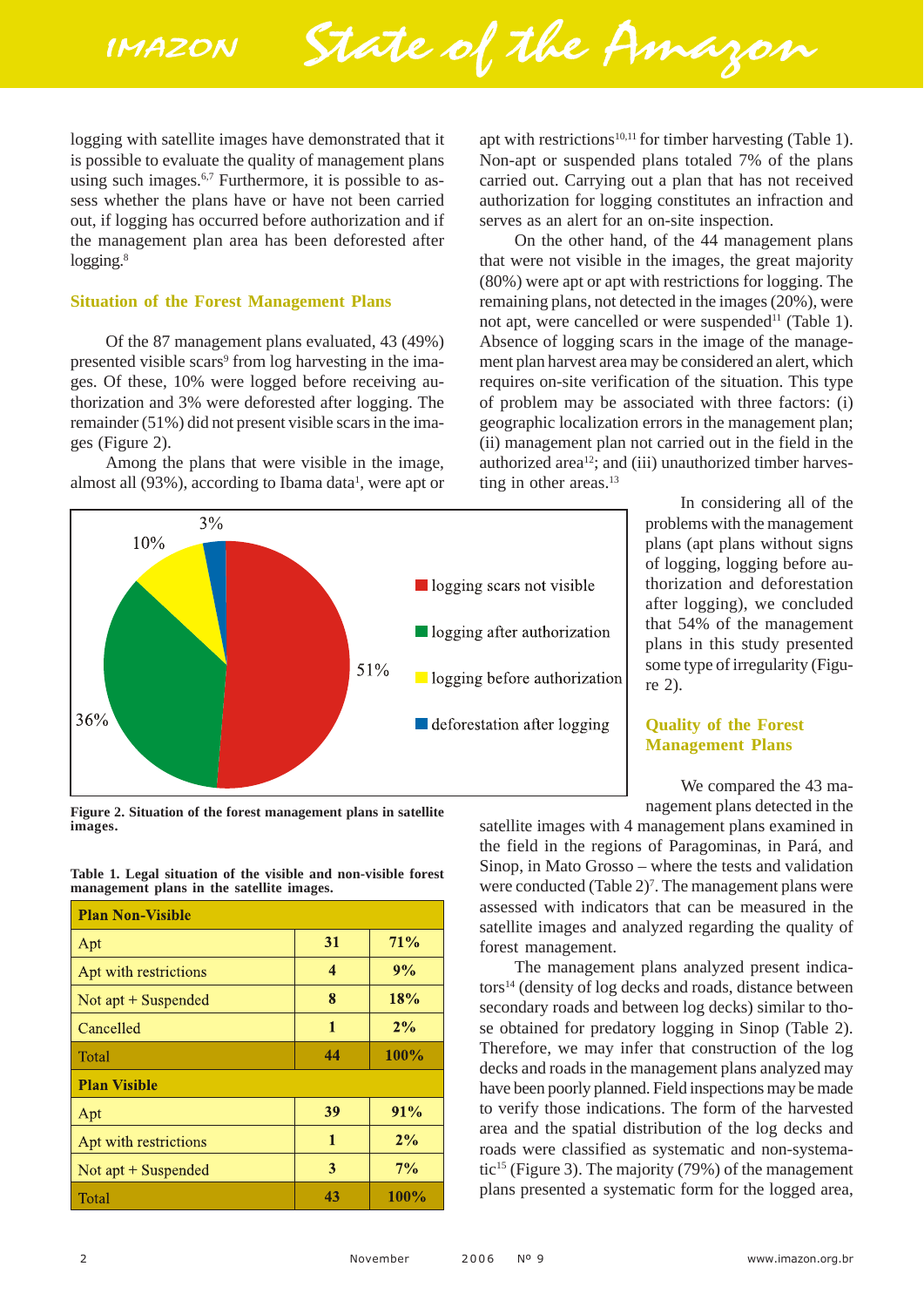State of the Amazon

| <b>Region</b>                              | <b>Logging</b><br>type | <b>Density</b>     |                                    | <b>Distance</b>                              |                       |
|--------------------------------------------|------------------------|--------------------|------------------------------------|----------------------------------------------|-----------------------|
|                                            |                        | Road<br>$(m ha-1)$ | Log<br>landing<br>$(n \, ha^{-1})$ | <b>Secondary</b><br>$\text{roads}(\text{m})$ | Log<br>landing<br>(m) |
| <b>Central-West</b><br><b>Legal Amazon</b> | Managed*               | 16                 | 0,03                               | 623                                          | 484                   |
| <b>Paragominas</b><br>(PA)                 | <b>Managed</b>         | 23                 | 0,08                               | 469                                          | 260                   |
|                                            | <b>Predatory</b>       | 36                 | 0,15                               | 513                                          | 301                   |
| <b>Sinop</b><br>(MT)                       | <b>Managed</b>         | 32                 | 0,07                               | 455                                          | 347                   |
|                                            | <b>Predatory</b>       | 19                 | 0,01                               | 508                                          | 512                   |

**Table 2. Comparison between the indicators (average) measured in the images from the central-western Amazon and those measures in the field in Paragominas and Sinop.**

\*Declared in the plans as forest management.

whereas log decks (60%) and roads (58%) presented a non-systematic distribution. (Figure 4). According to the technical specification<sup>16</sup> for installing infrastructure established and approved in the management plan, the nonsystematic distribution of log decks and roads may indicate poor quality in planning infrastructure for storing and transporting timber. Infractions of this rule call for corrective action that must be fulfilled by the time of the next harvest.16

We also evaluated the relation between the area authorized for logging in the management plan with the harvested area detected in the satellite image. We observed that only 6% of the management plans showed that the area logged was approximately equal to the area authorized; 32% presented a logged area greater than the area authorized; and 11% showed a logged area smaller than the area authorized. The remainder (51% of the plans) did not present visible signs of logging in the images.

When we add the management plans that presented a logged area larger than the area authorized with plans that presented a logged area that was not visible in the image (apt plans), we noted that 72% of them showed an indication of problems in relation to the area logged.

Information on the situation and quality of the plans may be combined for a general assessment.

Our analyses revealed that the majority of plans (82%) presented some type of alert that deserves to be verified in the field.

### **Suggestions for Public Policies**

The results of this study showed that it is possible to monitor forest management plans in the Amazon by means of satellite images. Thus, we suggest two applications of the method for public policies:

**Licensing.** Guarantee that the licensed areas are primary forests, with the potential for production and



**Figure 3. Examples of forest management plans seen in the Landsat images, indicating the shape of the logged area – systematic (A) and non-systematic (B)– and the spatial distribution of log decks and roads –systematic (A) and non-systematic (B).**



**Figure 4. Evaluation of the scale of the logged area and the spatial distribution of log decks and roads in the forest management plans obtained through satellite images.**